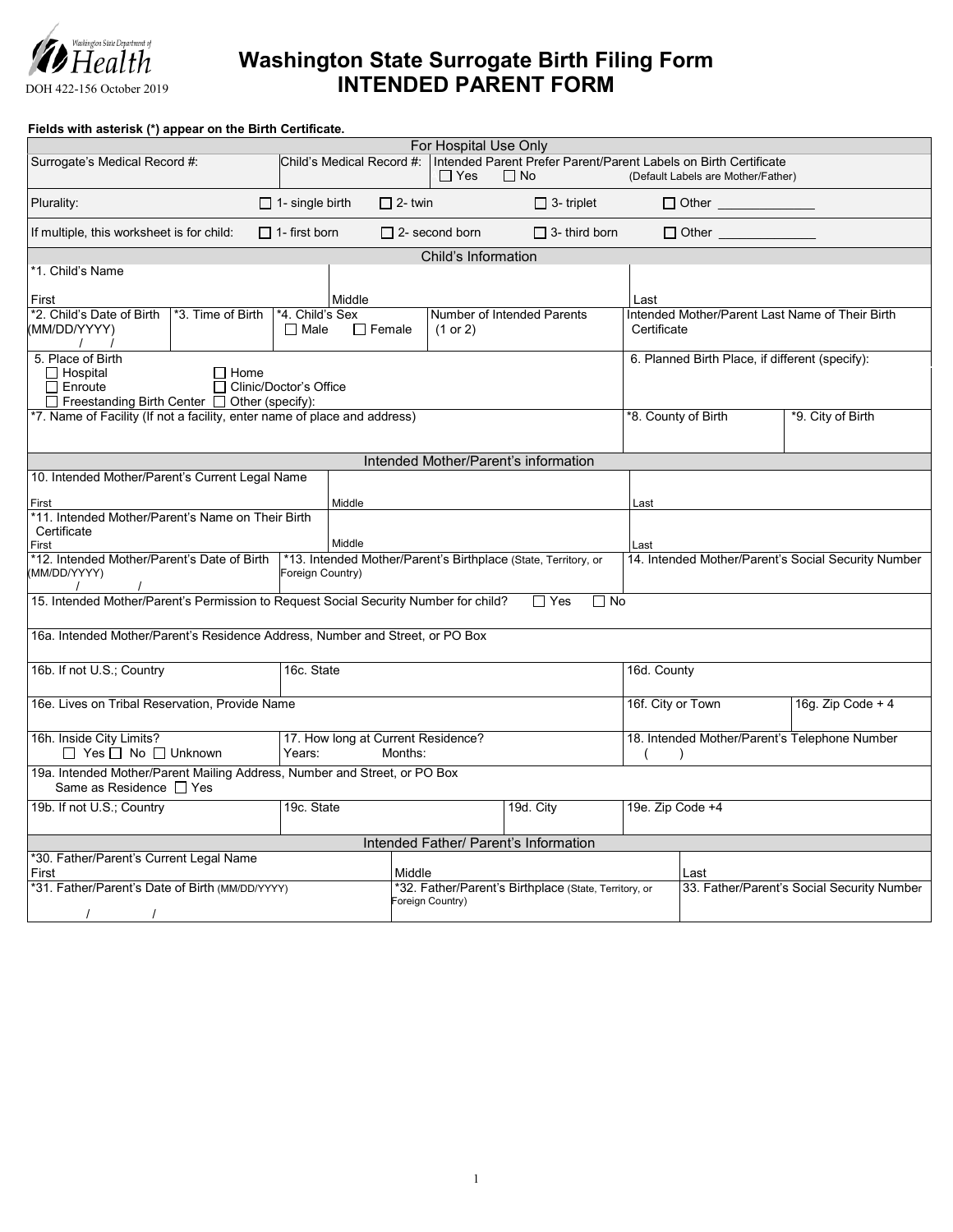

## **Washington State Surrogate Birth Filing Form SURROGATE FORM**

| Data collection of Surrogate information is REQUIRED but only used for statistical purposes about the facts of the pregnancy and birth. |  |
|-----------------------------------------------------------------------------------------------------------------------------------------|--|
| Surrogate information does not appear on the Child's Birth Certificate.                                                                 |  |

|                                                                                                                                                                                                                                                                                                                                                                                                                                                                                                                                                 |  |                                         |                                                                                                                                                                                                                                                                                                                                                                                | <b>Surrogate's Information</b>                                                                                                |  |                                                                                                                                                                                                                                                                                                          |                                                                                                                                                                                                              |    |                                                 |  |
|-------------------------------------------------------------------------------------------------------------------------------------------------------------------------------------------------------------------------------------------------------------------------------------------------------------------------------------------------------------------------------------------------------------------------------------------------------------------------------------------------------------------------------------------------|--|-----------------------------------------|--------------------------------------------------------------------------------------------------------------------------------------------------------------------------------------------------------------------------------------------------------------------------------------------------------------------------------------------------------------------------------|-------------------------------------------------------------------------------------------------------------------------------|--|----------------------------------------------------------------------------------------------------------------------------------------------------------------------------------------------------------------------------------------------------------------------------------------------------------|--------------------------------------------------------------------------------------------------------------------------------------------------------------------------------------------------------------|----|-------------------------------------------------|--|
| Surrogate Current Legal Name                                                                                                                                                                                                                                                                                                                                                                                                                                                                                                                    |  |                                         |                                                                                                                                                                                                                                                                                                                                                                                |                                                                                                                               |  |                                                                                                                                                                                                                                                                                                          |                                                                                                                                                                                                              |    |                                                 |  |
| <b>First</b>                                                                                                                                                                                                                                                                                                                                                                                                                                                                                                                                    |  |                                         | Middle                                                                                                                                                                                                                                                                                                                                                                         |                                                                                                                               |  |                                                                                                                                                                                                                                                                                                          | Last                                                                                                                                                                                                         |    |                                                 |  |
| Surrogate Name on Their Birth Certificate                                                                                                                                                                                                                                                                                                                                                                                                                                                                                                       |  |                                         |                                                                                                                                                                                                                                                                                                                                                                                |                                                                                                                               |  |                                                                                                                                                                                                                                                                                                          |                                                                                                                                                                                                              |    |                                                 |  |
| First                                                                                                                                                                                                                                                                                                                                                                                                                                                                                                                                           |  | Middle                                  |                                                                                                                                                                                                                                                                                                                                                                                |                                                                                                                               |  | Last                                                                                                                                                                                                                                                                                                     |                                                                                                                                                                                                              |    |                                                 |  |
| Surrogate Date of Birth                                                                                                                                                                                                                                                                                                                                                                                                                                                                                                                         |  | <b>Surrogate Social Security Number</b> |                                                                                                                                                                                                                                                                                                                                                                                | Surrogate Telephone Number                                                                                                    |  | Surrogate Birthplace (State, Territory, or Foreign Country)                                                                                                                                                                                                                                              |                                                                                                                                                                                                              |    |                                                 |  |
| (MM/DD/YYYY)                                                                                                                                                                                                                                                                                                                                                                                                                                                                                                                                    |  |                                         |                                                                                                                                                                                                                                                                                                                                                                                |                                                                                                                               |  |                                                                                                                                                                                                                                                                                                          |                                                                                                                                                                                                              |    |                                                 |  |
| $\prime$<br>Surrogate Residence Address, Number and Street, or PO Box                                                                                                                                                                                                                                                                                                                                                                                                                                                                           |  |                                         |                                                                                                                                                                                                                                                                                                                                                                                |                                                                                                                               |  |                                                                                                                                                                                                                                                                                                          |                                                                                                                                                                                                              |    |                                                 |  |
|                                                                                                                                                                                                                                                                                                                                                                                                                                                                                                                                                 |  |                                         |                                                                                                                                                                                                                                                                                                                                                                                |                                                                                                                               |  |                                                                                                                                                                                                                                                                                                          |                                                                                                                                                                                                              |    |                                                 |  |
| If not U.S.; Country<br>State                                                                                                                                                                                                                                                                                                                                                                                                                                                                                                                   |  | County                                  |                                                                                                                                                                                                                                                                                                                                                                                |                                                                                                                               |  |                                                                                                                                                                                                                                                                                                          |                                                                                                                                                                                                              |    |                                                 |  |
|                                                                                                                                                                                                                                                                                                                                                                                                                                                                                                                                                 |  |                                         |                                                                                                                                                                                                                                                                                                                                                                                |                                                                                                                               |  |                                                                                                                                                                                                                                                                                                          |                                                                                                                                                                                                              |    |                                                 |  |
| Lives on Tribal Reservation, give name                                                                                                                                                                                                                                                                                                                                                                                                                                                                                                          |  |                                         | City or Town<br>$Zip Code + 4$                                                                                                                                                                                                                                                                                                                                                 |                                                                                                                               |  |                                                                                                                                                                                                                                                                                                          |                                                                                                                                                                                                              |    |                                                 |  |
| Inside City Limits?                                                                                                                                                                                                                                                                                                                                                                                                                                                                                                                             |  | How long at Current                     | Surrogate Telephone Number                                                                                                                                                                                                                                                                                                                                                     |                                                                                                                               |  |                                                                                                                                                                                                                                                                                                          |                                                                                                                                                                                                              |    |                                                 |  |
| $\Box$ Yes $\Box$ No $\Box$ Unknown<br>Residence?                                                                                                                                                                                                                                                                                                                                                                                                                                                                                               |  |                                         |                                                                                                                                                                                                                                                                                                                                                                                |                                                                                                                               |  |                                                                                                                                                                                                                                                                                                          |                                                                                                                                                                                                              |    |                                                 |  |
| Years:<br>20. Surrogate's Occupation (type of work done during last year)                                                                                                                                                                                                                                                                                                                                                                                                                                                                       |  |                                         | Months:                                                                                                                                                                                                                                                                                                                                                                        | 21. Surrogate's Kind of Business/Industry (do not use company name)                                                           |  |                                                                                                                                                                                                                                                                                                          |                                                                                                                                                                                                              |    |                                                 |  |
|                                                                                                                                                                                                                                                                                                                                                                                                                                                                                                                                                 |  |                                         |                                                                                                                                                                                                                                                                                                                                                                                |                                                                                                                               |  |                                                                                                                                                                                                                                                                                                          |                                                                                                                                                                                                              |    |                                                 |  |
| 22. Surrogate's Education Level<br>(Check the box that best describes the highest degree<br>or level of school completed at the time of delivery.)<br>$2 \square$ 9 <sup>th</sup> – 12 <sup>th</sup> grade; no diploma<br>3   High school graduate or GED<br>4 Some college credit, but no degree<br>5   Associate degree (AA, AS, etc.)<br>6   Bachelor's degree (BA, AB, BS, etc.)<br>7 Master's degree (MA, MS, MEd, MSW, MBA, etc.)<br>8   Doctorate (PhD, EdD, etc.) or professional<br>(specify):<br>degree (MD, DDS, DVM, LLB, JD, etc.) |  |                                         | 23. Surrogate's Hispanic Origin?<br>(Check the box that best describes whether the<br>mother is Spanish/Hispanic/Latina or check<br>"No" box if not Spanish/Hispanic/Latina.)<br>1 □ No, not Spanish/Hispanic/Latina<br>2 <sup>Yes, Mexican, Mexican</sup><br>American. Chicana<br>3 <sup>O</sup> Yes, Puerto Rican<br>4 Yes, Cuban<br>5 Yes, Other<br>Spanish/Hispanic/Latina |                                                                                                                               |  | $1 \Box$ White<br>$\overline{2}$<br>$\Box$<br>$\Box$ Asian Indian<br>4<br>5<br>$\Box$ Chinese<br>6<br>$\Box$<br>Filipino<br>$\overline{7}$<br>$\Box$<br>Japanese<br>Korean<br>8<br>П<br>$\Box$<br>9<br>Vietnamese<br>10 □ Other Asian (specify)<br>11 $\Box$<br>13 □ Samoan<br>15 $\Box$ Other (specify) | 24. Surrogate's Race (check one or more)<br><b>Black or African American</b><br>3 American Indian or Alaska Native<br>(Name of enrolled or principal tribe) _<br>Native Hawaiian<br>12 Guamanian or Chamorro |    | 14 Other Pacific Islander (specify) ___________ |  |
| 25. Surrogate's Current Height<br>(pounds)<br>Feet:<br>Inches:                                                                                                                                                                                                                                                                                                                                                                                                                                                                                  |  |                                         |                                                                                                                                                                                                                                                                                                                                                                                | 26. Surrogate's Pre-Pregnancy Weight 27. Were WIC benefits utilized by Surrogate during pregnancy?<br>$\Box$ Yes<br>$\Box$ No |  |                                                                                                                                                                                                                                                                                                          |                                                                                                                                                                                                              |    |                                                 |  |
|                                                                                                                                                                                                                                                                                                                                                                                                                                                                                                                                                 |  |                                         |                                                                                                                                                                                                                                                                                                                                                                                |                                                                                                                               |  |                                                                                                                                                                                                                                                                                                          |                                                                                                                                                                                                              |    |                                                 |  |
| 28. Surrogate Cigarette Smoking Before and During Pregnancy                                                                                                                                                                                                                                                                                                                                                                                                                                                                                     |  |                                         |                                                                                                                                                                                                                                                                                                                                                                                | Average number of cigarettes or packs per day:                                                                                |  |                                                                                                                                                                                                                                                                                                          |                                                                                                                                                                                                              |    |                                                 |  |
| $\Box$ Yes $\Box$ No                                                                                                                                                                                                                                                                                                                                                                                                                                                                                                                            |  |                                         |                                                                                                                                                                                                                                                                                                                                                                                |                                                                                                                               |  |                                                                                                                                                                                                                                                                                                          | # of cigarettes                                                                                                                                                                                              | or | # of packs                                      |  |
|                                                                                                                                                                                                                                                                                                                                                                                                                                                                                                                                                 |  |                                         |                                                                                                                                                                                                                                                                                                                                                                                | Three months before pregnancy<br>First three months of pregnancy                                                              |  |                                                                                                                                                                                                                                                                                                          |                                                                                                                                                                                                              | or |                                                 |  |
|                                                                                                                                                                                                                                                                                                                                                                                                                                                                                                                                                 |  |                                         |                                                                                                                                                                                                                                                                                                                                                                                | Second three months of pregnancy<br>or                                                                                        |  |                                                                                                                                                                                                                                                                                                          |                                                                                                                                                                                                              |    |                                                 |  |
|                                                                                                                                                                                                                                                                                                                                                                                                                                                                                                                                                 |  |                                         |                                                                                                                                                                                                                                                                                                                                                                                | Last three months of pregnancy                                                                                                |  |                                                                                                                                                                                                                                                                                                          |                                                                                                                                                                                                              | or |                                                 |  |